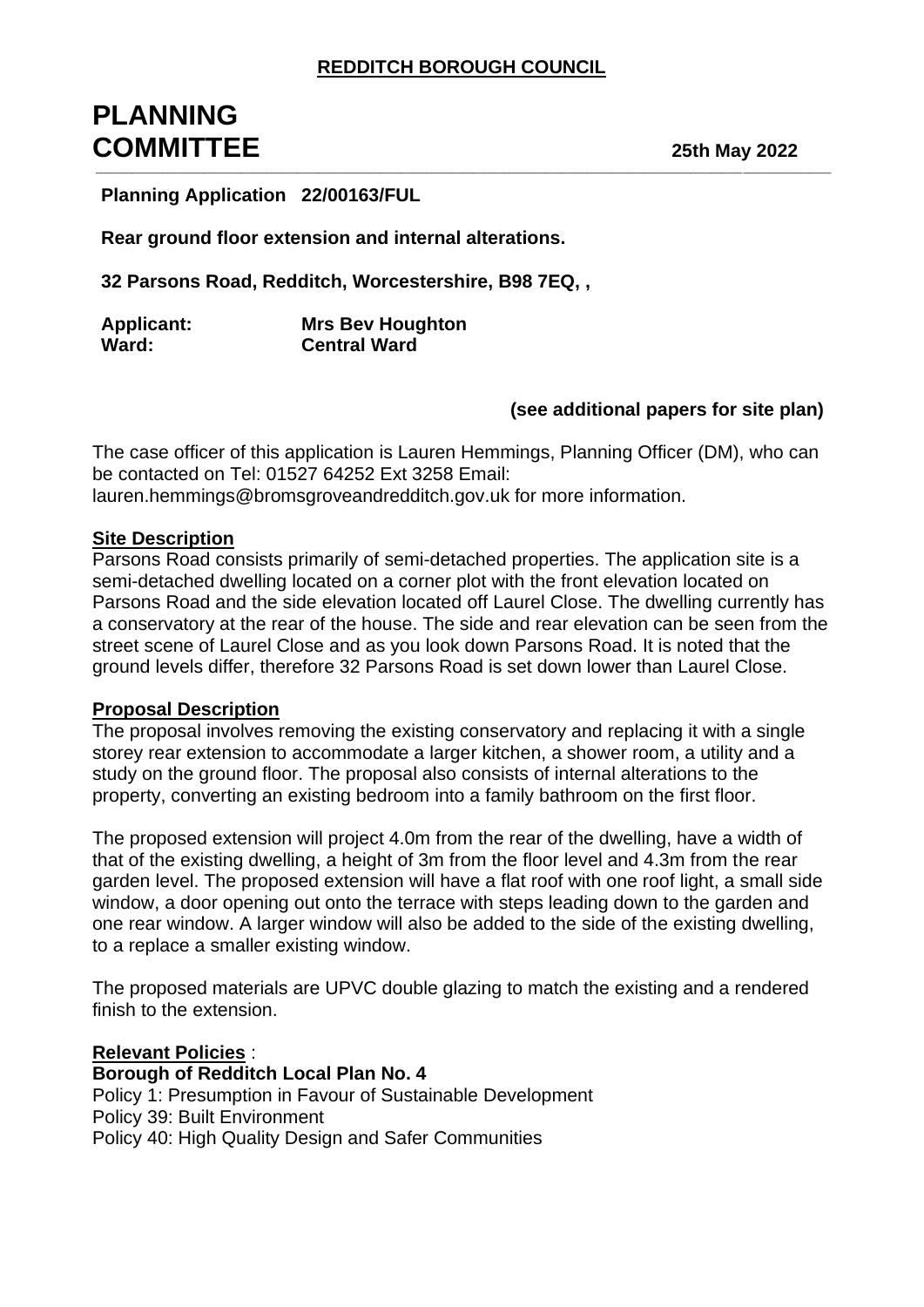\_\_\_\_\_\_\_\_\_\_\_\_\_\_\_\_\_\_\_\_\_\_\_\_\_\_\_\_\_\_\_\_\_\_\_\_\_\_\_\_\_\_\_\_\_\_\_\_\_\_\_\_\_\_\_\_\_\_\_\_\_\_\_\_\_\_\_\_\_\_\_\_\_\_\_\_\_\_\_\_\_\_\_\_\_\_\_\_\_\_\_\_\_\_\_\_\_\_\_\_\_\_\_\_\_\_\_\_\_\_\_\_\_\_\_\_\_\_\_\_\_\_\_\_\_\_\_\_\_\_\_\_\_\_\_\_\_\_\_\_\_\_

# **PLANNING COMMITTEE 25th May 2022**

# **Others**

NPPF National Planning Policy Framework (2021) NPPG National Planning Practice Guidance National Design Guide Redditch High Quality Design SPD

# **Relevant Planning History**

1995/342/FUL Construction Of Parking Forecourt 21.09.1995

GRANTED

# **Consultations**

#### **Public Consultation Response**

3 neighbour letters were sent on the  $24<sup>th of</sup>$  February 2022 and expired on the  $20<sup>th of</sup>$ March 2022. No neighbour representations have been received as a result of the publicity.

#### **Assessment of Proposal**

The site is located within a residential area where it is considered that the principle of residential development is acceptable, subject to Policy 39 and Policy 40 of the Borough of Redditch Local Plan, the provisions of the NPPF and guidance set out in the Borough of Redditch High Quality Design SPD.

It is noted that the existing property has a brick work finish, whereas the proposed finish to this extension is rendered. Para. 3.1.5 of the SPD as set out above states that extensions should complement the original property and thus matching bricks, roof tiles or other facing materials in form, colour and texture should be used. However, the applicant's agent has justified the use of render stating that *"the extension will be behind 1800mm fence panels at the side and rear so we believe the majority of this will be hidden. Also, opposite the house there are a couple of houses that have been rendered to the front of the house".* A site visit was undertaken on the 1st of March by the case officer, and it was identified that several properties down Parsons Road have render that is visible in the street scene. Therefore, in this instance this justification and the proposed use of render as a finish to the extension is considered acceptable.

No representations have been made in respect to the proposal. The proposal is otherwise considered acceptable as the design, scale and appearance are all sympathetic to the main house and the street scene of Parsons Road. The proposal would not result in any adverse harm to the amenities enjoyed by the occupiers of the nearby dwellings with regards to loss of light, outlook or privacy despite difference in levels. The proposal is considered to comply with Policies 39 and 40 of the Borough of Redditch Local Plan, the High-Quality Design SPD as set out by the above, the NPPF 2021 and other material considerations.

## **RECOMMENDATION:**

**That having regard to the development plan and to all other material**